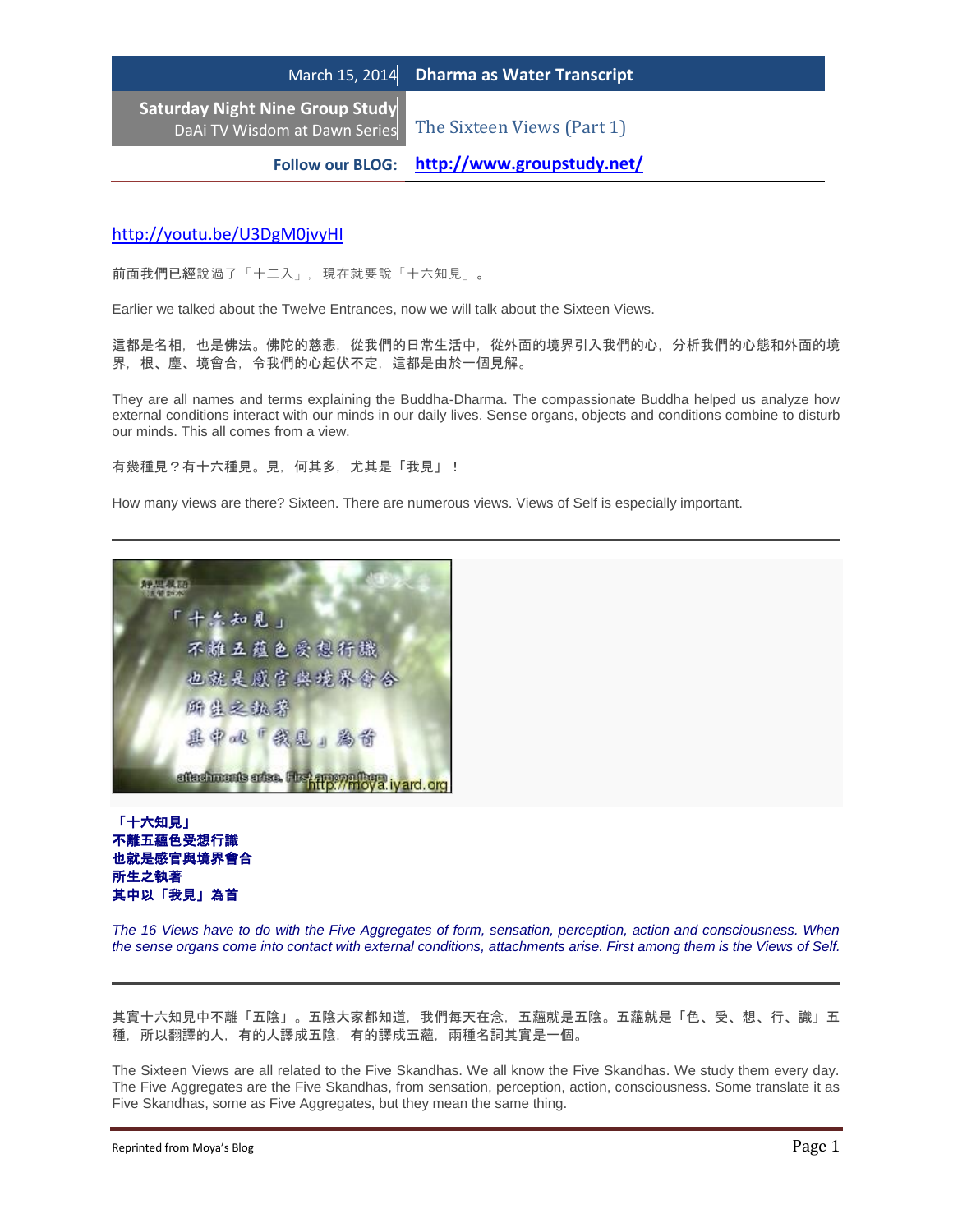**Saturday Night Nine Group Study**

DaAi TV Wisdom at Dawn Series The Sixteen Views (Part 1)

**Follow our BLOG: <http://www.groupstudy.net/>**

五陰產牛出很多法,是什麼法呢?是心法。那麼這個心呢?從心生起見解,就會有很多人我是非,造成無量無數,人世 間煩惱的業識種子,就是從此而來。

Many phenomena arise from the Five Skandhas. What kind of phenomena? Mental phenomena. Views arise from the mind, causing innumerable conflicts among people. The seeds of karmic consciousness for worldly afflictions originate here.



# 每個人都有「我」 見解各異而生「我見」 心起無明、偏執「我見」 易為名利地位引發爭端 生起無量煩惱

*Every person has a sense of "self". From different views arises the View of Self. Ignorance along with attachment to this view cause conflicts and disputes, as one tries to gain fame, wealth, and status, thus creating infinite afflictions.*

第一個「我見」,這個我見何其多!我們好像常常都在說,沒有錯!看看我們每個人都有一個我字,我自己本身也有我 ,你的本身、他的本身、人人的本身中都有一個我。

The first is View of Self. There are so many examples of this; it seems like we are often talking about it. There is no mistake, we all have a sense of "self". I have a sense of self, you do too, and so does he. Everyone has a sense of self.

我睡覺的時候,我做夢了,我的夢和你的夢絕對不相同;你做了夢‧我沒有做夢‧互相不相干。這是一個「我」。我做 了這個夢,我醒了,我高興;我做了惡夢,我醒了,我悶悶不樂,非常惶恐等等…,也是「我」。

When I sleep, I dream, my dream is definitely different from yours; sometimes you dream and I do not. Our dreams are unrelated. There is an "I". I have a dream and I wake up happy. I have a nightmare and I wake up unhappy, or anxious. These all have to do with "self".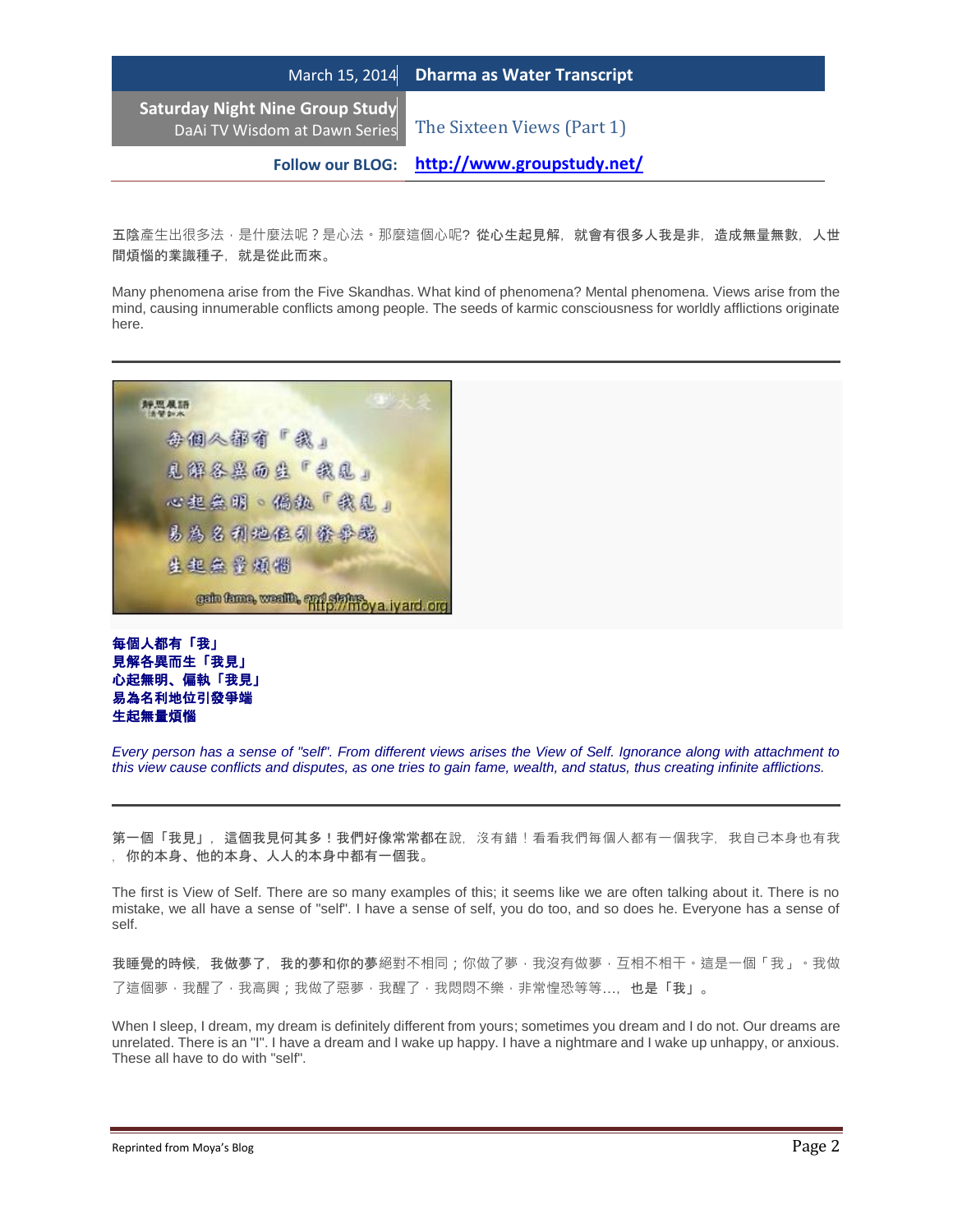**Saturday Night Nine Group Study**

DaAi TV Wisdom at Dawn Series The Sixteen Views (Part 1)

**Follow our BLOG: <http://www.groupstudy.net/>**

眼睛張開,人和境界接觸,我在這個空間,在房間,房間周圍的境界,我要如何動作?大家睡醒都有一樣的動作,進洗 手間、盥洗等等…但是感受絕對不同,你們和我的感覺絕對是不同。

I open my eyes and connect with the world. I look at my room, at my surroundings, and think about what to do next. Everyone does the same things when they wake up. They go into the bathroom, wash up, etc. But what we feel is definitely different.

所以這個「我」,有很多不相同的我,但是每一個不相同的我,都有執著。我自己的執著,我的見解。有了這個我字, 一切的「色」境界,和一切感「受」,以及你的想法、我的想法,「想」和「行」動,一天開始就是要行動了。

This "self" exists in many diverse forms, but each form has its own attachments. There are my attachments and views. With this sense of self, all forms and objects, all sensations and feelings, along with your thoughts and my thoughts, combined with perception and mental actions, result in actions to start the day.

在我們精舍生活的行動,盥洗之後,開始就是大家集合上大殿。我們的行動都一樣,但是感受一樣嗎?想法一樣嗎?不 同。在粗相的行動相同,但是細微的行動就不同了。

In the Abode, after washing up, we gather in the Buddha Hall. Our actions are the same; but do we feel the same? Do we think the same way? No. Our broader actions are roughly the same but the tiny actions are different.

微細的行動在人人的體內,我們人人的新陳代謝,身體健康不健康,都是這個「行」字。身體健康或是病弱衰退等等… 這是人人體內的「行」。有的人血壓比較高,有的人心臟較不好,有的人胃腸…等等,這也都是自己體內身體變動,新 陳代謝等等。

The tiny actions take place in each of our bodies, as new cells replace the old. Whether or not we are healthy hinges on these tiny actions. Whether we are healthy or ill depends on the functioning of our bodies. Some people have high blood pressure, some have weak hearts, some have gastrointestinal problems. These all result from changes in our bodies, such as metabolism.

在我們的身外也是有「行」,微細的「行蘊」,很微細。日月運轉,這種在天體中的行,日月交替,讓我們平時都不覺 得,那就是很微細的行。樹木、萬物一切都是在行,要不然樹木為什麼會長大呢?問你什麼時候長大的?」「我也不知 道。」幾天不見它就抽枝發芽了。是什麼時候的?不知道呢。

There is "action" outside our bodies as well, very subtle and constant changes. The movements of the Earth and Moon along their orbits escape our notice because they are extremely subtle. Trees and all living things constantly change. Otherwise, how would a tree grow? If asked when it grew, I wouldn't know. It sprouted after a few days. When did it happen? I don't know.

這種不知不覺,天地萬物不斷的行蘊,這就是在很多「行」中,我們都不知道的。累積起來的叫做「蘊」,同時都有這 個「行」字。

Unnoticeable yet constant changes accumulate and aggregate in all living things. This is what we call Action. Among the Five Aggregates form, sensation, perception, action, consciousness, accumulate and aggregate in all living things.

所以五蘊,在五蘊中,「色、受、想、行、識」,就是因為有「行」,所以大家所想的不同、所感受的不同,而造作的 業也不同。業留下來的那顆就是叫做種子,那稱作「識」。

Among the Five Aggregates, form, sensation, perception, action, consciousness, action causes us to perceive differently to feel differently and to create different karma. Karma leave a seed called Consciousness. Karma leaves a seed called Consciousness.

Reprinted from Moya's Blog **Page 3** and the Reprinted from Moya's Blog Page 3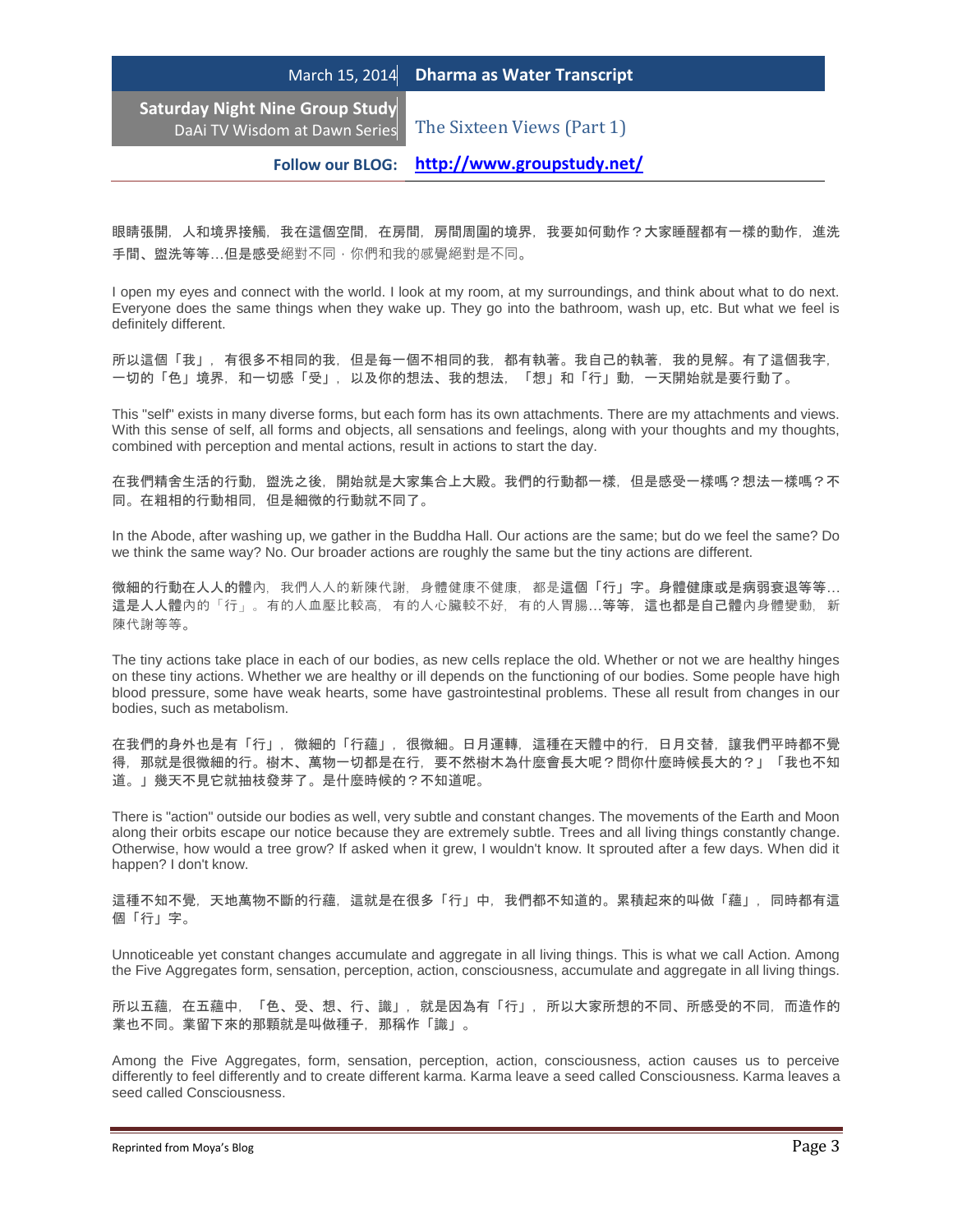|                                                                                                    | March 15, 2014 Dharma as Water Transcript |
|----------------------------------------------------------------------------------------------------|-------------------------------------------|
| <b>Saturday Night Nine Group Study</b><br>DaAi TV Wisdom at Dawn Series The Sixteen Views (Part 1) |                                           |

**Follow our BLOG: <http://www.groupstudy.net/>**



### 人與人之間的是非糾葛 實從妄執「我見」開始 累積無明 因而造一切罪

*Interpersonal disputes and entanglements start with a deluded attachment to the View of Self. And with the accumulation of ignorance; this is the cause of all wrongdoings.*

我有我的見解,你有你的見解,人人都有非常非常無數量的見解,「我見」在作祟,真的為人招來很多 煩惱。所以很多煩惱就是由於無明,都是從五蘊法中產生了無明,無明就無法了解。

I have my views, you have yours he has his; everyone has countless views. The View of Self emerges and cause many afflictions for people. So afflictions come from ignorance. Ignorance arises from the Five Aggregates. With ignorance, one is unable to understand.

我的心你了解嗎?我不了解。你現在在想什麼?其實我也不了解。你的無明、我的想法,彼此之間都不互通,所以這種 「無明不了」,真的彼此之間,互相不理解的地方,我的事情你不理解,你的事我不理解,彼此都是不了解,就會產生 誤會,這些誤會一產生,就「妄計有我」。

Do you understand my mind? No. I do not understand what you are thinking either. With ignorance in the way, it is difficult to communicate with others. "With ignorance there is no understanding." With regard to each other, there are things we do not understand. Since we do not understand each other, misunderstandings arise, leading to "wrong belief in the existence of self".

我就一直執著我,「就是我才對,是你沒來了解我,不是我不了解你。」所以彼此之間,就是有彼此的固執,這叫做「 妄執」。我們都不想去了解別人,光是執著於自己,執著有我,「我怎麼想?我怎麼做?」我所有的一切一切、我所想 、我所有的…我所…等等,這種「我」字,實在是招來了非常多的煩惱。

I cling to my "self", so I believe I am right. I think, "It you who doesn't understand me but I understand you." We are both stubborn. This is attachment to false views. We do not try to understand others and just cling to ourselves. We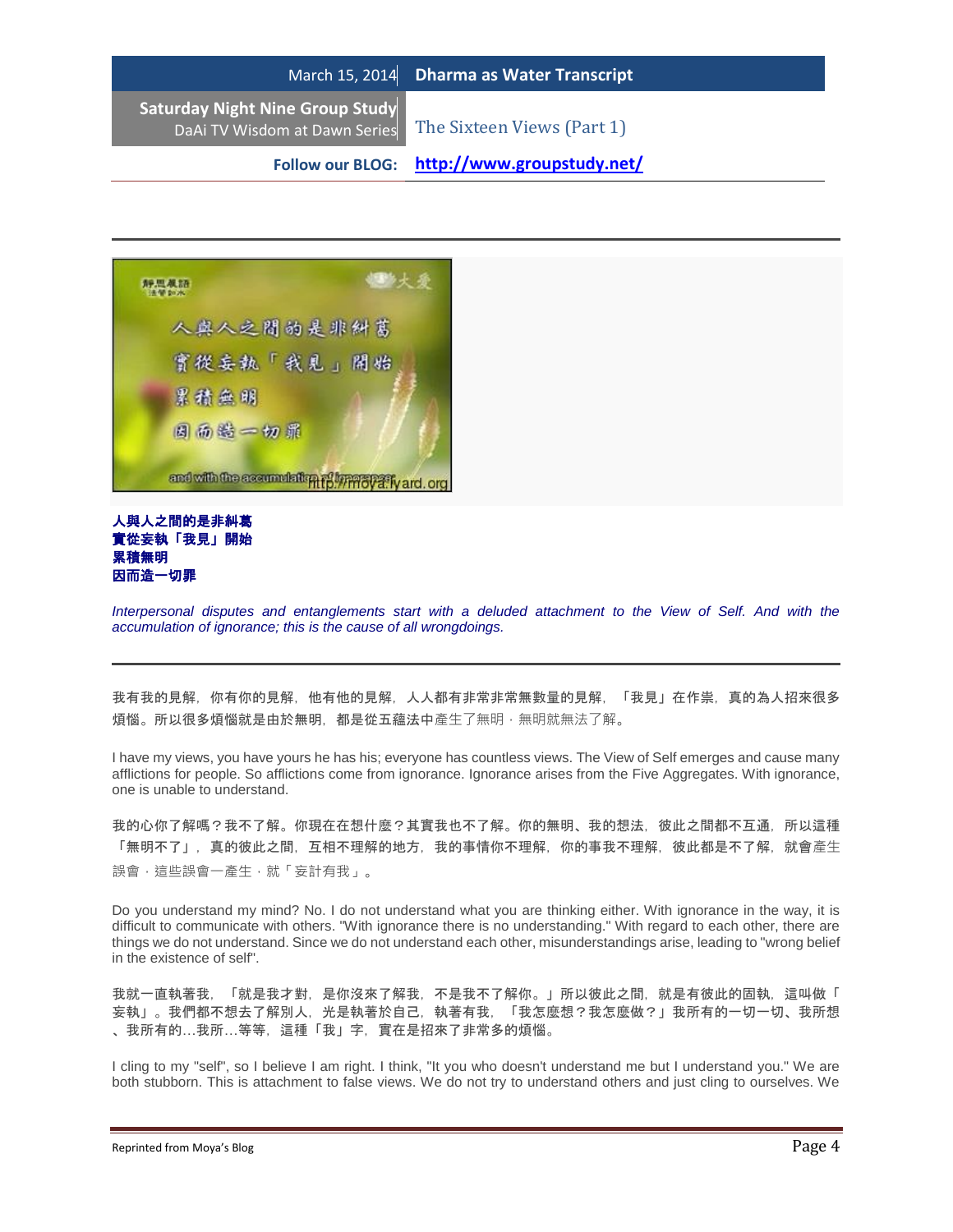**Saturday Night Nine Group Study**

DaAi TV Wisdom at Dawn Series The Sixteen Views (Part 1)

**Follow our BLOG: <http://www.groupstudy.net/>**

cling to our sense of self, to what "I" think to what "I" do, to what "I" have, etc. Everything pertains to me. This focus on the self brings many afflictions.

所以人人都是「以我為是,餘人俱非。」我才對,大家都不對,是我才對。這種我們自己煩惱,又讓大家也不安。所以 這個我字很可憐。尤其是自古以來,因為「我」,所以分別的事很多,尤其是印度。

Everyone thinks, "I am right, others are wrong." I am right it is everyone else who is wrong. This brings us afflictions and causes discomfort to others. It is a pity to cling to the self. Since ancient times, the self has caused discrimination in many things especially in India.

大家都知道,印度四姓階級很分明,佛陀也是因為,他看到印度的階級如此分明,而且對享受的人,貴族的享受,王族 的階級,還有做生意的人,在賺錢時你爭我奪;對那些奴隸那麼輕視。

Everyone knows that the divisions between the four castes were very distinct. The Buddha also saw the way the castes were strictly segregated in India. There were the privileged castes, the nobles, the rulers and the businessman, who fought with each other over money and despised the slaves.

這種賤民奴隸,分布在貴族的家庭,做牛做馬地拖磨、勞作,他們永遠都是賤民。賤民的祖先、賤民的父母,賤民的子 女,永遠永遠代代一直傳下去的,他的種族叫做賤民,永遠不能抬頭、永遠都不得超脫,如此受到別人歧視。

The "untouchables" were spread out among noble families to perform menial labor. They were always outcastes. From grandparents to parents to children, caste was passed down through the generations. The untouchables could never lift their heads of rise above their caste and would always be discriminated against.

佛陀看到這種不平等,看到那些賤民的生活,非常非常辛苦,尤其是永遠都沒有出頭的日子,他的心裡很痛苦。尤其世 間有什麼好爭的?還不都是生老病死嗎?

The Buddha saw this discrimination and saw how their lives were full of suffering, which they could never overcome. His heart was pained. What is there to fight over in this world? Isn't life just birth, aging, illness and death?

雖然生老病死人人皆有,都是很平等的,但是在形象,階級分別,就是那麼不平等,所以佛陀要打破這種不平等的階級 ,所以他立志出家,希望找出道理來教育人人這種我見的觀念,所以他出家去了。

Everyone experienced these four stages of life, everyone was equal in this way. But the difference in appearance and caste was very unfair. The Buddha wanted to break this unfair caste system. So He vowed to leave home and find the truth to change people's View of Self.

到現在二千多年了,印度四姓階級的觀念打破了嗎?也沒有,還是一樣。因為印度教很昌盛。佛陀入滅之後,佛法經過 了二千多年,慢慢佛法衰退了,同樣原來的印度教、婆羅門教,一樣那麼昌盛,因為這無法改變,人生的觀念總是有階 級的分別,這就是一個觀念。所以一直到現在觀念還是一樣。

More than 2000 years later, has the Indian caste system fallen apart? No, it is still there. Hinduism is still prevalent. After the Buddha entered Nirvana, the influence of Buddhism slowly declined over the last 2000 years. Hinduism and Brahmanism are still thriving. Since their views could not be changed, people still have the concept of castes. It is a concept that has remained the same over time.

比如婆羅門教,或是剎帝利,或是吠舍,這三個大的種族,婆羅門就是宗教界,以及貴族,剎帝利貴族,或是吠舍,吠 舍就是做大生意家,這些人要他和低層的賤民通婚,還是非常困難。因為他們都是自己選擇,選**擇那種門當**戶對的人, 種姓種族較平等的人,所以就很難,難得能彼此通婚。假使有的話也很危險,也有這樣子通婚,就會面臨一種危機。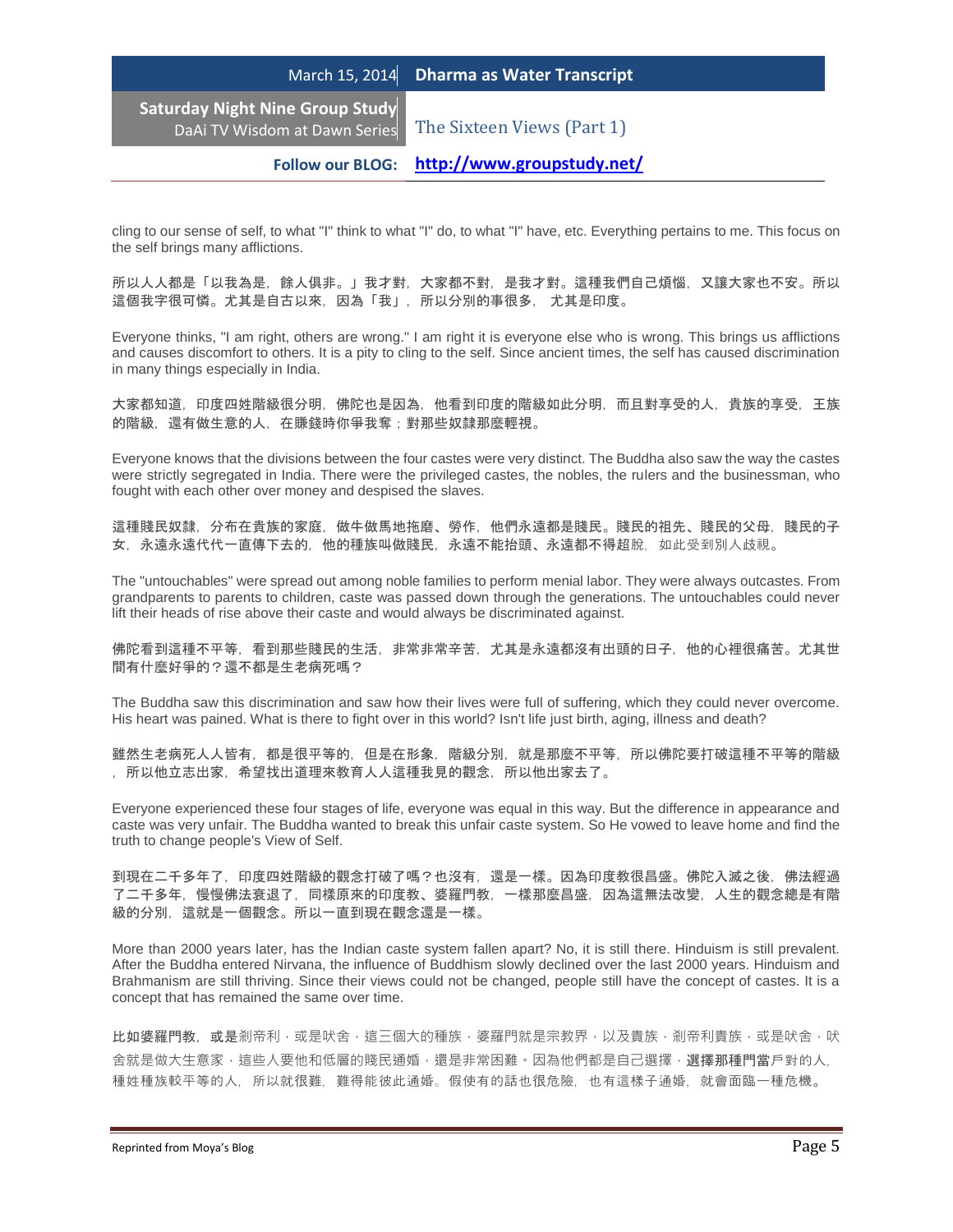**Saturday Night Nine Group Study**

DaAi TV Wisdom at Dawn Series The Sixteen Views (Part 1)

**Follow our BLOG: <http://www.groupstudy.net/>**

The three main groups are Brahman, Ksatriya and Vaisya. Brahmans are religious figures, the Ksatruyas are nobles, the Vaisyas are businessmen. It is very difficult for them to many untouchables, because they are expected to choose people closer to their own caste. So it is difficult to marry between castes. Even if they do manage to get married, they face certain dangers.

2004年的5月間,在孟買附近發生一件慘案,有一位女孩子她是貴族,家境很好,但是認識了一位賤族,兩個人很相愛 ,而且談到彼此之間,非卿不娶、非卿不嫁,到了這樣的程度,所以不顧家長的反對,兩個人還是結婚了。

In May 2004, a terrible case occurred near Mumbai. A girl from a noble family met an untouchable and fell in love. They reached the point where the would only marry each other. So they married against their parents' wishes.

結婚之後不久,男方的家庭就發生了這樣的慘案,有四個人,就是這個年輕人,男方這邊有三個家族,就是父母和他本 身,還是他的鄰居,總共有四個人,在這場慘案中犧牲。這是在印度,若是貴賤通婚,這種案件常常會發生,他們的名 稱叫做:「榮譽謀殺。」

Not long after they married, tragedy struck the man's family. Four people, this young man, his parents and a neighbor all lost their lives in this tragedy. In India, this often happens when nobles marry untouchables. They call it "honor killing".

「榮譽謀殺」就是貴族的心態充滿榮譽感,覺得我的子女,不應該去選擇賤民通婚,這樣覺得很沒面子,這種榮譽感使 他們不顧一切去殺害其他的。這在印度,實在是一件很嚴重的事,這是一個已經形成的社會,這種殺人動機,他們覺得 沒什麼,這是很錯誤的。

This happens because the nobles are full of pride and do not want their children to marry untouchables. They do not want to lose face. So this sense of honor cause them to kill people without regard. This is a very serious situation. It has already become accepted in Indian society. People see this as a justifiable motive for killing. This is very wrong.

他們認為貴族永遠都是貴族,生生世世都是貴族;或是賤民,他生生世世都是賤民。因為他過去生中造了這樣的業,帶 著這樣的業到來世,這輩子一樣是賤民,他所造的業,來生一樣還是賤民。所以永遠無法超脫,這就是他們宗教的見解  $\circ$ 

They believe nobles will forever be nobles, life after life, and the same goes for the untouchables. They believe that people bring that karma with them from lifetime to lifetime, so an untouchable will always be an untouchable. One can never surpass one's caste. This is their religious belief.

所以佛陀在當時,看到宗教分別得這麼清楚,甚至不只是一生,生生世世,富有永遠富有,貴族永遠貴族,賤民永遠賤 民,永遠生生世世都是賤民,這種觀念應該要打破,但是談何容易,不容易。

The Buddha saw how religion clearly discriminates, and not just for one lifetime. The rich will be rich all their lifetimes. Nobles will forever be nobles. Untouchables will forever be so. This belief needs to be changed. But it is not easy.

這就是他們無法打開這種階級制度,這也是因為我見。若不是我見,他怎麼會起這樣的分別?

So they are unable to move past this caste system. This arises from the View of Self, otherwise, why would they make these distinctions?

所以這個「我見」,是很複雜的事,只要我們人生在人間,人人都有我見,所以這個我見會造一切罪,我見其實也可以 改變一切命運。

The View of Self is very complicated. Once we are born into this world, we all have this View. So this View can cause all wrongdoings and can also change the course of lives.

Reprinted from Moya's Blog **Page 6** and the Reprinted from Moya's Blog Page 6